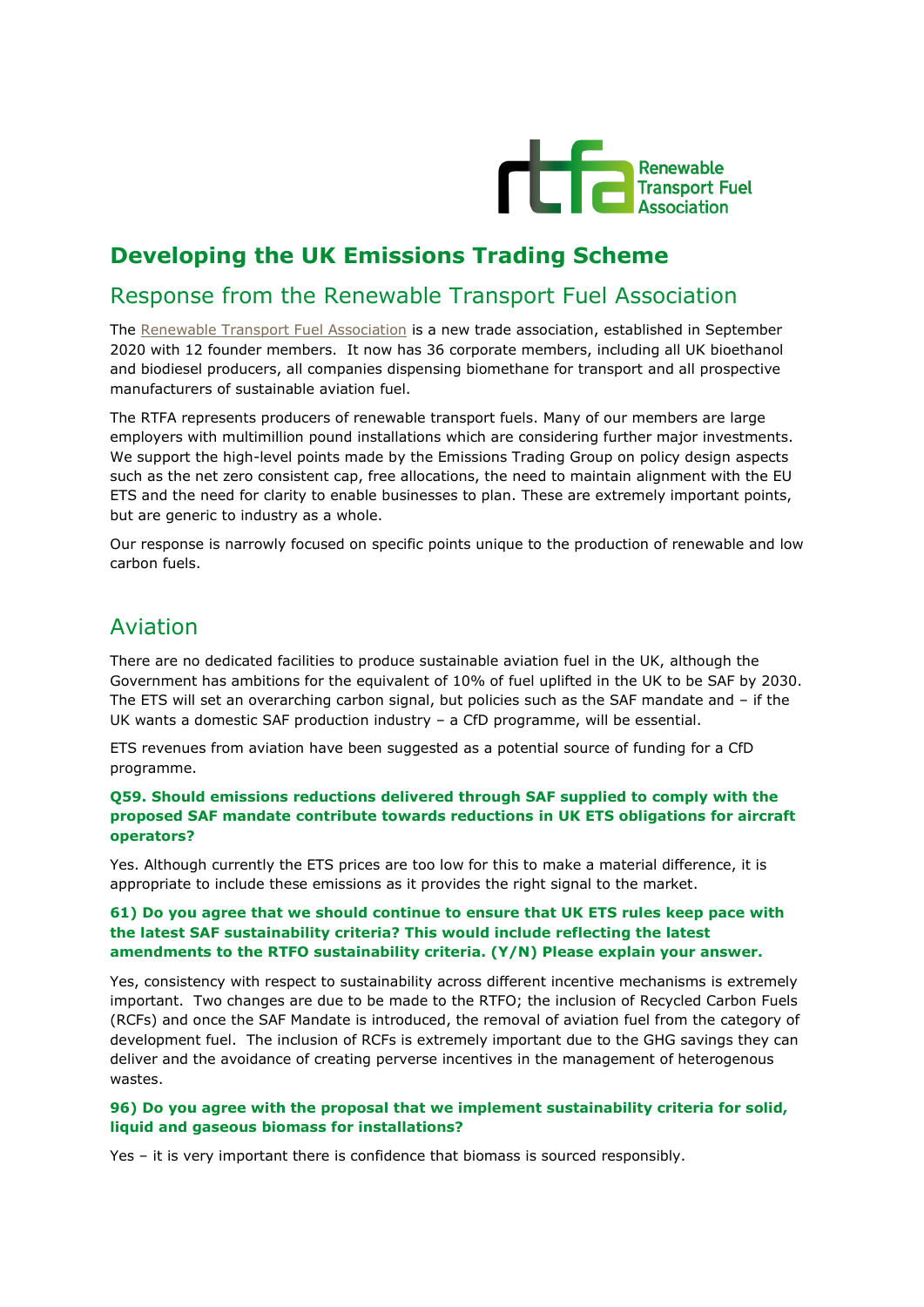#### **97) Which sustainability criteria should the UK ETS apply to solid, liquid and gaseous biomass (RO, CfD etc.), and would there be any value in developing UK ETS specific criteria? Please explain your reasoning.**

Sustainability criteria should be common across policies. Those of the RTFO are most robust, and it is recommended that these be used.

**98) What are your views on the proposal that for installations and combustion units which only burn biomass to be exempt from the UK ETS, operators must only use sustainable biomass?** 

We agree.

## Expanding the UK Emissions Trading Scheme to new sectors

RTFA supports the extension of the UK ETS to domestic maritime, where there should be an incentive to use renewable and low carbon fuels. The only current incentive is provided by the RTFO, which was changed this year to include renewable fuels of non-biological origin, (a development the RTFA was not supportive of  $1$ ). We agree with the proposal to calculate emissions based on volume of fuel multiplied by carbon intensity (Q112) and recommend that the GHG methodology used for the RTFO, which caters for blends of renewable and non-renewable fuel, and will also be expanded to cater for recycled carbon fuels.

### Energy from Waste

### **Q124) Do you agree with the proposed timing for when waste incineration and EfW could be introduced into the UK ETS?**

Yes. The inclusion should be made as soon as possible. In general terms the UK has been far too slow at developing its waste management infrastructure. When many of today's EfW plants were first mooted, the carbon intensity of the grid was far higher, and they would have been helpful in bringing it down. However, it is no longer desirable for the significant pipeline of EfW projects to be built. It will result in the MSW resource being used to generate high carbon intensity electricity, and hindering the decarbonization of transport. We welcome the CCC recommendation that the Government should "address with urgency the rising emissions from, and use of, Energy from Waste".

We note that the Scottish Executive has just published the A review into energy from waste (EfW) in Scotland, which recommends that no further planning permission be granted to facilities in the country<sup>2</sup>.

#### **126) Do you agree that the UK ETS should be expanded to include waste incineration and EfW? (Y/N) Please outline your reasoning, including alternative options for decarbonisation of the sector outside of the UK ETS.**

Yes. Including EfW combustion technologies for the production of electricity will disincentivise the further development of this high carbon intensity form of power generation. Greater GHG

<sup>&</sup>lt;sup>1</sup> See pages 17 & 18 of [our response to the Government Consultation](https://rtfa.org.uk/2021/04/23/rtfas-response-to-the-dfts-consultation-on-the-renewable-transport-fuel-obligation/) this change to the RTFO.

<sup>2</sup> [https://www.gov.scot/publications/stop-sort-burn-bury-independent-review-role-incineration](https://www.gov.scot/publications/stop-sort-burn-bury-independent-review-role-incineration-waste-hierarchy-scotland/documents/)[waste-hierarchy-scotland/documents/](https://www.gov.scot/publications/stop-sort-burn-bury-independent-review-role-incineration-waste-hierarchy-scotland/documents/)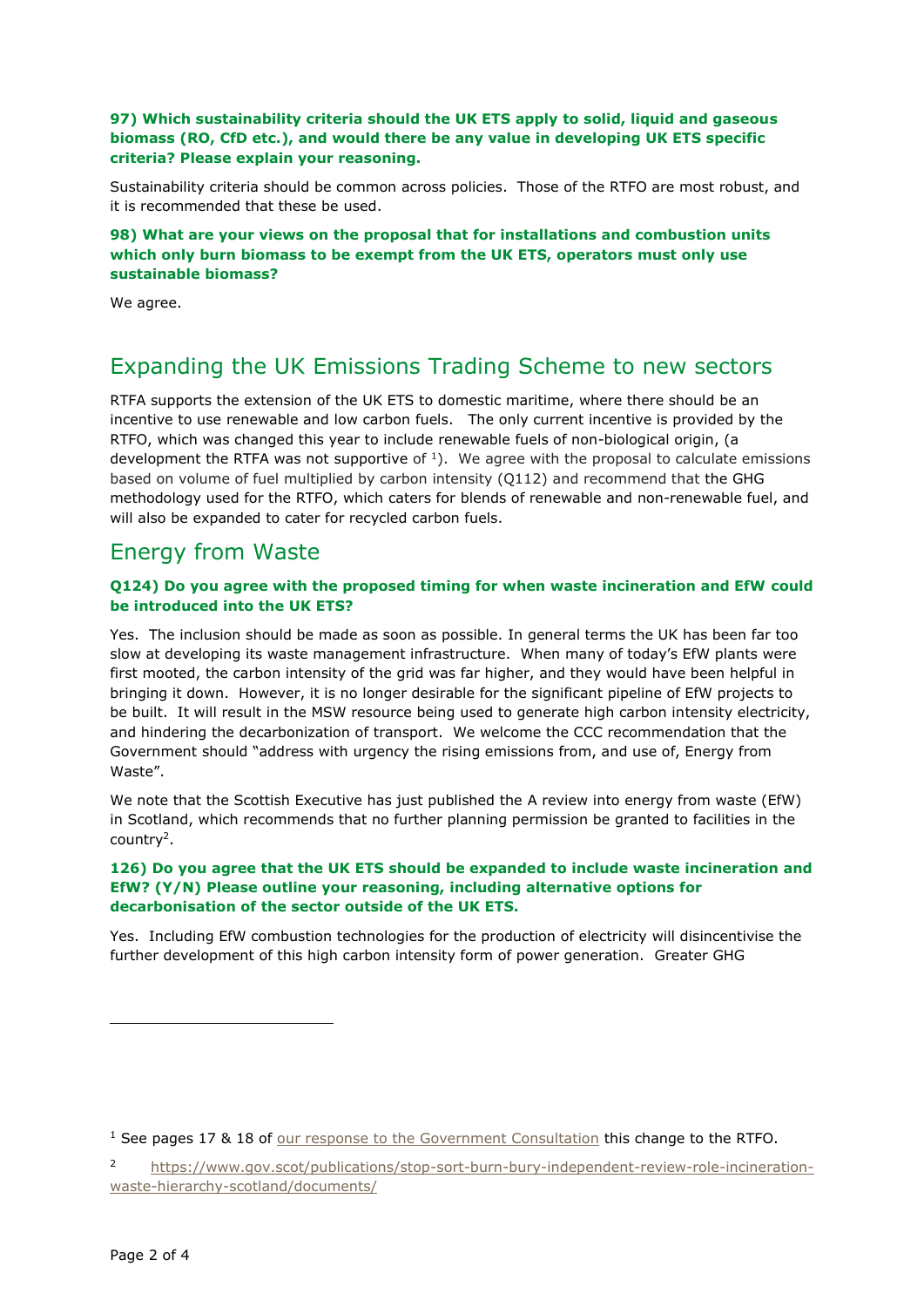reductions can be achieved if waste is converted into fuel, e.g. via Advanced Thermal Technologies (such as gasification and Fischer Tropsch).

A combination of the following is needed

- disincentivising EfW for power generation (through the UK ETS)
- encouraging fuel production from waste (through the RTFO and Sustainable Aviation Fuel (SAF) Mandate coupled with a CfD programme)

Building capacity in fuel production can be seen as a stepping stone on the way to chemical recycling enabling the reuse of wastes (e.g. using unrecyclable plastic rather than crude oil as the basis for virgin plastic production, or using end-of-life tyres to make new tyres, rather than making them out of natural rubber and crude oil).

If the UK is to encourage domestic capacity for fuel production from waste, then investors will need bankable incentives. The development fuel sub target of the RTFO provides a potentially high level of reward, but it is not certain. Construction of new paraffinic diesel for road fuel in the UK is therefore extremely challenging. The production of Sustainable Aviation Fuel is more attractive as the demand is longer term, plus there will be market pull from the forthcoming SAF Mandate. However, this is not enough to create a domestic industry in the UK, as building new first of a kind projects will entails project finance, and this will not be possible without a Contract for Difference (i.e. a policy to eliminate the risks of revenue and regulatory uncertainty).

#### **128) Do you believe ATT should be included in the UK ETS? (Y/N) What challenges could arise as a result of including ATT, if any, that are different to conventional waste incineration plants?**

As argued in Q126 and below, making fuel from waste (via ATT), as opposed to incinerating it should be encouraged. If it is brought into the ETS and required to pay for its carbon emissions, this means complementary policies will need to overcome this additional cost (although the benefits achievable in the longer run from GGRs rewards could compensate for much of this).

We are clear on the overall result that should be achieved; *there must be a move to better GHG outcomes from the use of waste, which means favouring ATTs and fuel production over conventional EfW*. Whether this is best achieved by bringing both EfW including ATTs into the UK ETS but compensating the ATTs through creating stronger incentives via complementary policies (RTFO, SAF mandate, CfD et) or by only bringing in conventional EfW, is a question that needs to be address across multiple government departments. At present incentives for the production of fuel from ATTs are insufficient, and paying for carbon emissions through the ETS will make it even more challenging. On this basis our answer to the question posed is No. Advanced Thermal Treatment (ATT) and Advanced Conversion Technologies (ATC) used for chemical recycling and fuel production *should not be* included in the ETS; whereas ATT and ATC for power generation / heat production *should* be included.

If used for power generation, the overall GHG performance of ATT is not much superior to conventional EfW. That is because the electricity it displaces has already been decarbonized to some extent by renewable and nuclear generation. However, if the end product is liquid fuel that displaces either road or aviation fuel, then far greater GHG savings can be achieved, as it displaces fossil fuel (see questions 124 & 126).

The Government is seeking to encourage the production of these fuels through the RTFO, and following on from that, the Sustainable Aviation Fuel Mandate (expected to be implemented in 2025). It would be counterproductive to require these projects to be encompassed within the ETS as they are primarily GHG saving measures. The GHG savings achieved range from 65% to, if coupled with CCS, well over 100%, which is possible via the gasification route followed by Fischer Tropsch synthesis. Also, the production of biohydrogen through ATT technologies is a low carbon hydrogen pathway (in line with the recently published low carbon hydrogen standard). Therefore ATTs will play an important role in delivering the Government 10GW hydrogen production target. These technologies enable the production of negative GHG emissions fuel, as very high concentration pre-combustion  $CO<sub>2</sub>$  can be removed during the process of "balancing" the syngas.